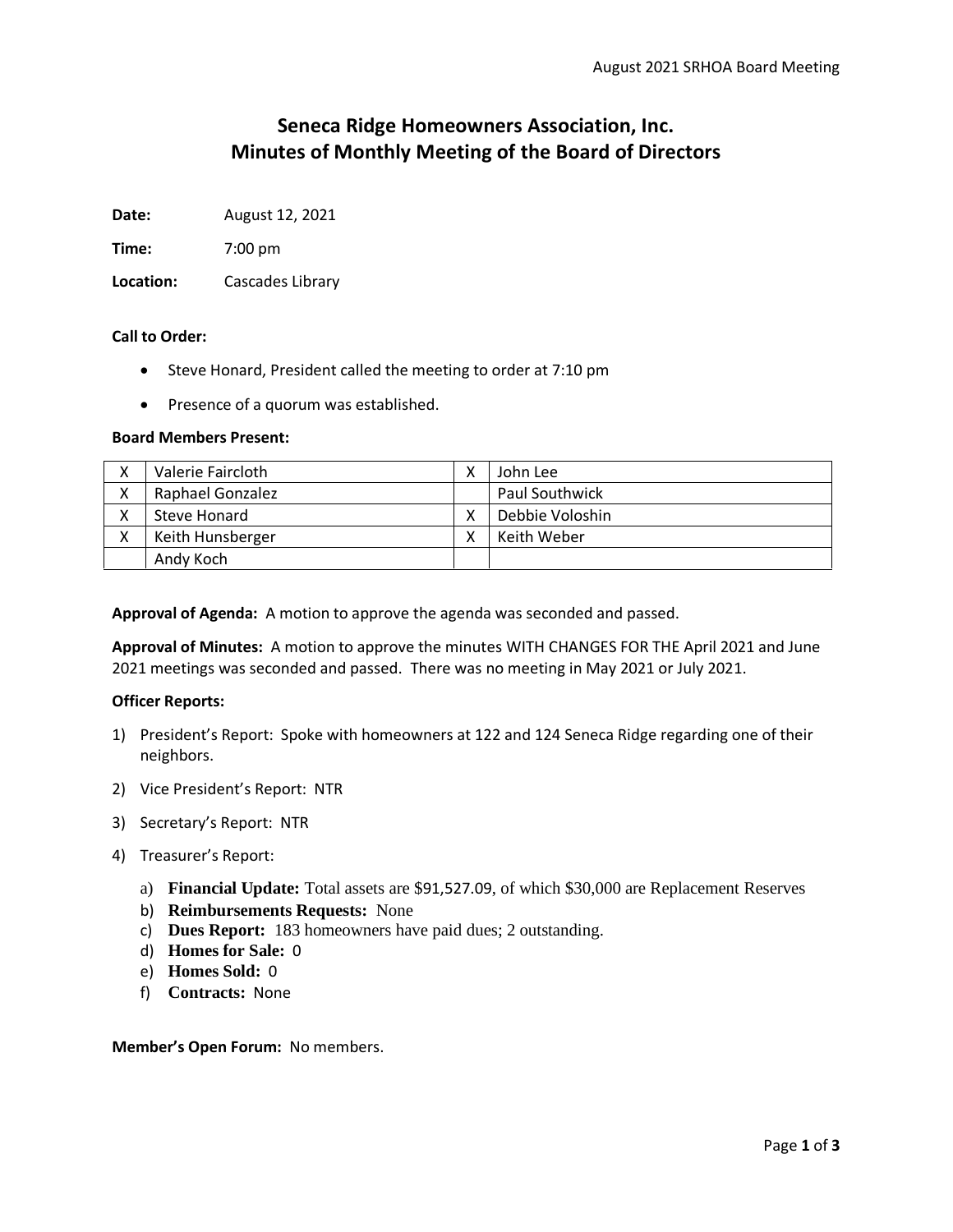#### **Committee Report:**

- a) Social Activities
	- i) Fall gathering (Sept) ON HOLD
	- ii) Fall Clean-up (Sept-Oct) ON HOLD
	- iii) Halloween Parade (Oct) ON HOLD
	- iv) Toys for Tots (Dec) Will revisit at a later date
- b) Common Grounds
	- i) Keith W. stated that four trees were removed. Three more need to be removed. (near 417 Spring Ridge and 816 Potomac Ridge). \$5075 has been spent this year and that is almost all our budget. Request \$2000 more for this year. A motion to approve an additional \$2000 was seconded and passed.
- c) Architectural Review
	- i) Outstanding Applications during past month 0 application(s) submitted and approved.
	- ii) Executive Session In Session at 7:26pm. Out of Session at 7:38pm.
	- iii) Annual Inspection will occured on June 12, 2021. Have not gone back around to re-inspect. Perhaps in Sept.
- d) Newsletter Steve and Val to start on the Fall 2021 Newsletter. Will send it out with the Annual Meeting mailing. Steve wants to include a process on how to use the common grounds, a notice of the upcoming inspection, and add a column to educate folks on the covenants.
- e) Facebook HOA Board Page Additions and deletions completed for people moving in and out of the community.
- f) Facebook Community Page
	- i) Additions and deletions completed for people moving in and out of the community.
- g) Web Page NTR

**Unfinished Business:** None at this time.

#### **New Business:**

- a) Discuss future meeting location vs. virtual. Steve will reserve the library meeting room.
- b) Discuss Annual meeting, see note below.  $2^{nd}$  Thursday is Veterans Day. Motion to approve doing the Annual meeting on the 3<sup>rd</sup> Thursday in Nov was seconded and passed.

# **Adjournment:**

- 1) Adjournment at 8:16 pm
- 2) Next meeting Sept 9, 2021, 7pm on Zoom